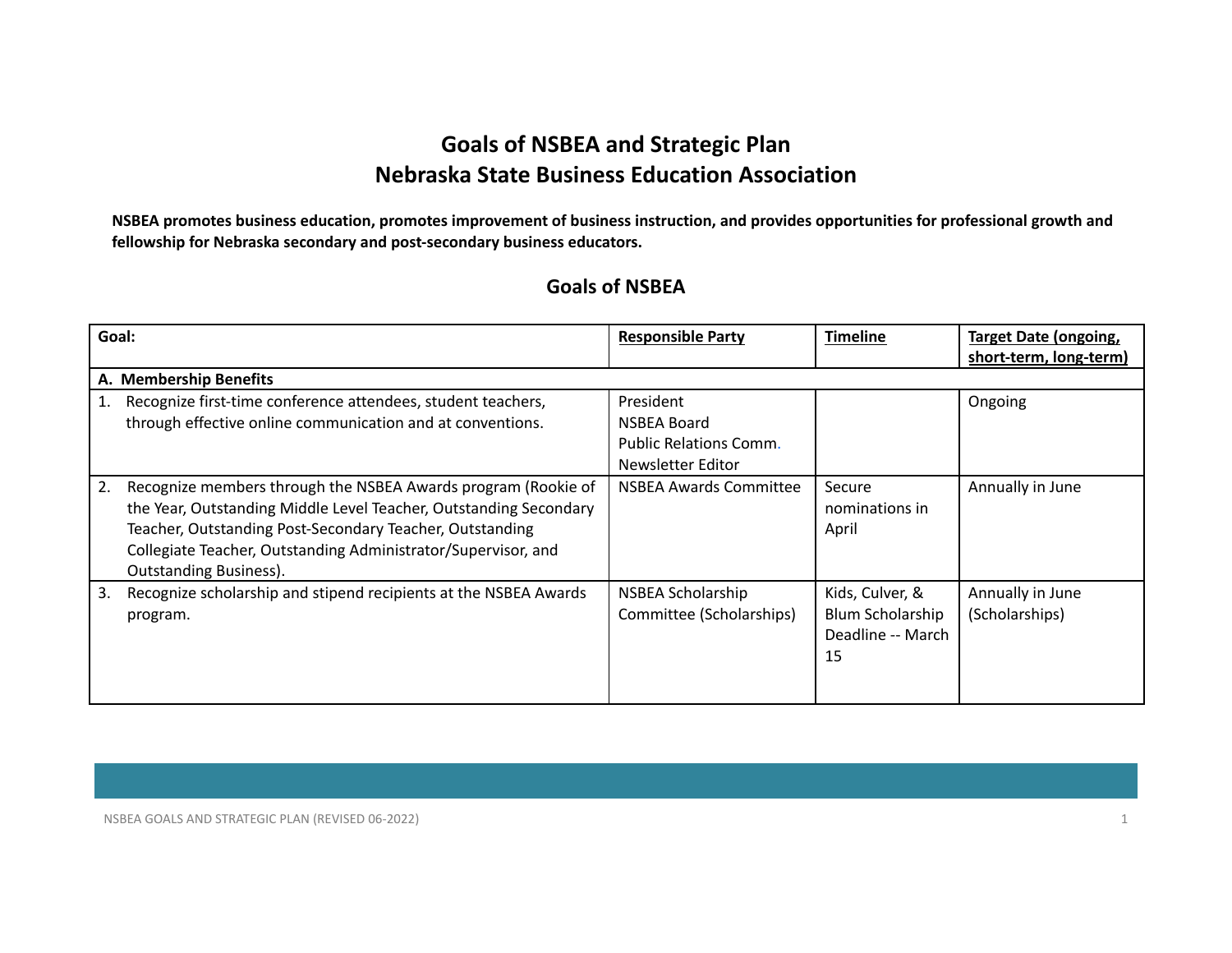| 4.  | Provide professional development for business, marketing and            | <b>NSBEA Board</b>          | Annually in June   |
|-----|-------------------------------------------------------------------------|-----------------------------|--------------------|
|     | information technology educators.                                       | <b>Conference Committee</b> | Annually in Fall   |
| 5.  | Provide all business, marketing and information technology              | <b>NSBEA Board</b>          | Annually in June   |
|     | educators with quality conferences.                                     |                             | Annually in Fall   |
| 6.  | Provide and coordinate leadership training either as an NSBEA           | Past President/NSBEA        | Date Determined by |
|     | stand-alone activity or combined.                                       | Board                       | <b>NDE</b>         |
|     | <b>B. Communication and Networking</b>                                  |                             |                    |
| 1.  | Encourage all members to share innovative ideas and best practices      |                             | Ongoing            |
|     | through NSBEA online publications and social media venues.              |                             |                    |
| 2.  | Participate in legislative networks advocacy at the state, regional and | All members                 | Ongoing            |
|     | national levels.                                                        | <b>NSBEA Board</b>          |                    |
| l3. | Monitor and disseminate information on legislative initiatives that     | Legislative Representative  | Ongoing            |
|     | impact business education and career and technical education.           |                             |                    |
|     | <b>C. Executive Board</b>                                               |                             |                    |
| 1.  | Utilize the Leadership Development Institute-and FBLA conference(s)     | President                   | Ongoing            |
|     | to promote business education and the NSBEA organization.               | President-elect             |                    |
|     |                                                                         | <b>NSBEA Board</b>          |                    |
| þ.  | Facilitate communications from current board members to                 | President                   | Annually At June   |
|     | incoming board members. Each board member should maintain a             | <b>NSBEA Board</b>          | Meeting            |
|     | notebook and/or electronic file for his/her position. The incoming      |                             | Ongoing            |
|     | president (president-elect) should be responsible for coordinating      |                             |                    |
|     | the change of the personnel at the June board meeting. Both the         |                             |                    |
|     | current board and incoming board should attend the June meeting.        |                             |                    |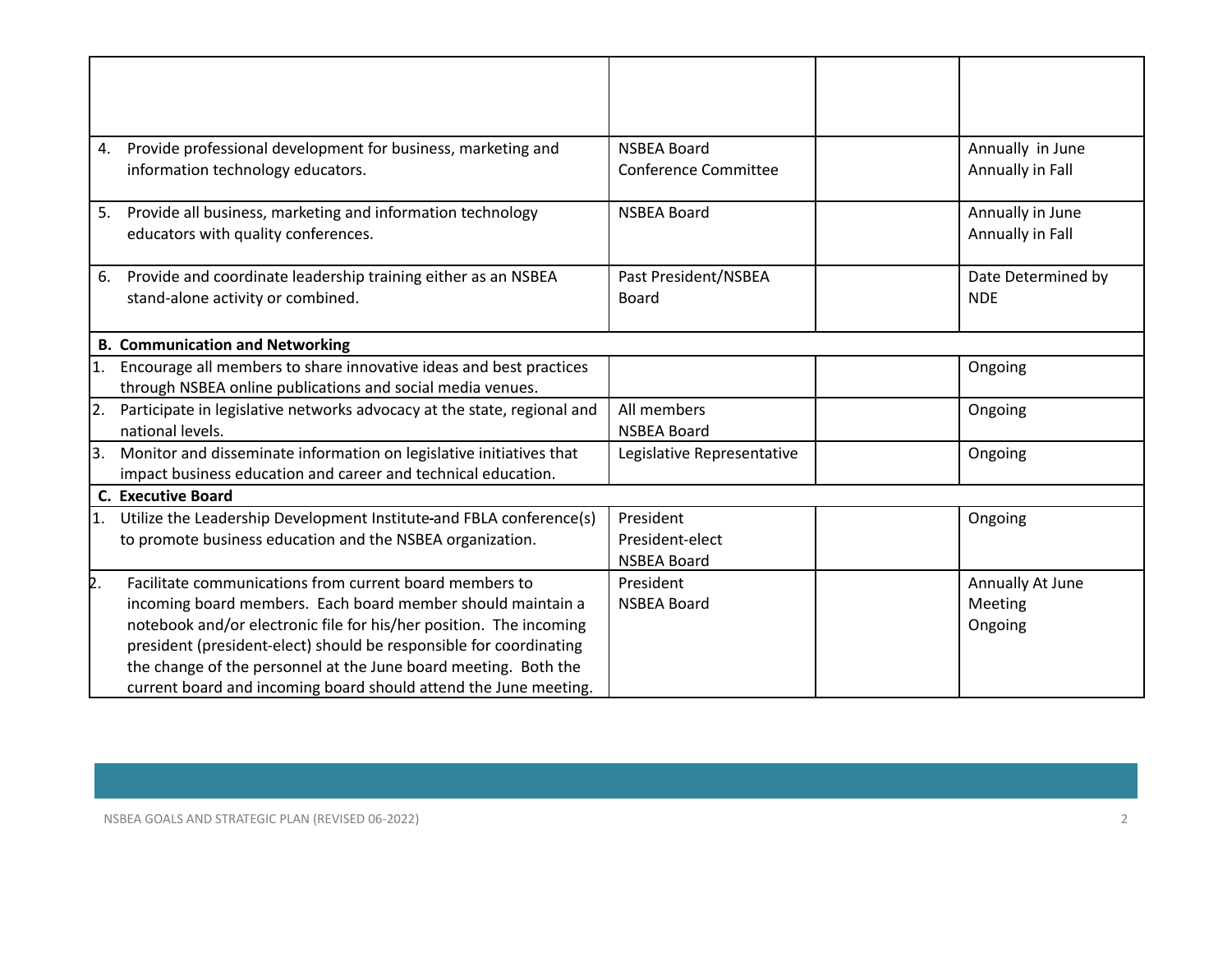| 3. | Encourage the involvement of new members on the executive<br>board and on committees                                                            | NSBEA Board<br>President, committee<br>members, and NSBEA<br>members | Secure board<br>members in April<br>or May                                                                     | June board meeting |  |  |
|----|-------------------------------------------------------------------------------------------------------------------------------------------------|----------------------------------------------------------------------|----------------------------------------------------------------------------------------------------------------|--------------------|--|--|
|    | D. Public Relations and Marketing                                                                                                               |                                                                      |                                                                                                                |                    |  |  |
|    | Explore alternative methods to increase membership value.                                                                                       | <b>Membership Director</b><br>NSBEA Board                            |                                                                                                                | Ongoing            |  |  |
| 2. | Continue to support and encourage student membership. Provide<br>contact to student members encouraging them to become<br>professional members. | Membership Director<br><b>NDE</b>                                    | NDE will assist in<br>securing contact<br>info for<br>pre-service<br>students from the<br>teacher<br>educators | Ongoing            |  |  |
|    | 3. Continue to promote and "brand" our organization.                                                                                            | <b>Public Relations</b><br>NSBEA Board                               | Ongoing                                                                                                        | Ongoing            |  |  |
| 4. | Submit press releases to local papers for award winners.                                                                                        | <b>Awards Committees</b>                                             |                                                                                                                | Annually in June   |  |  |